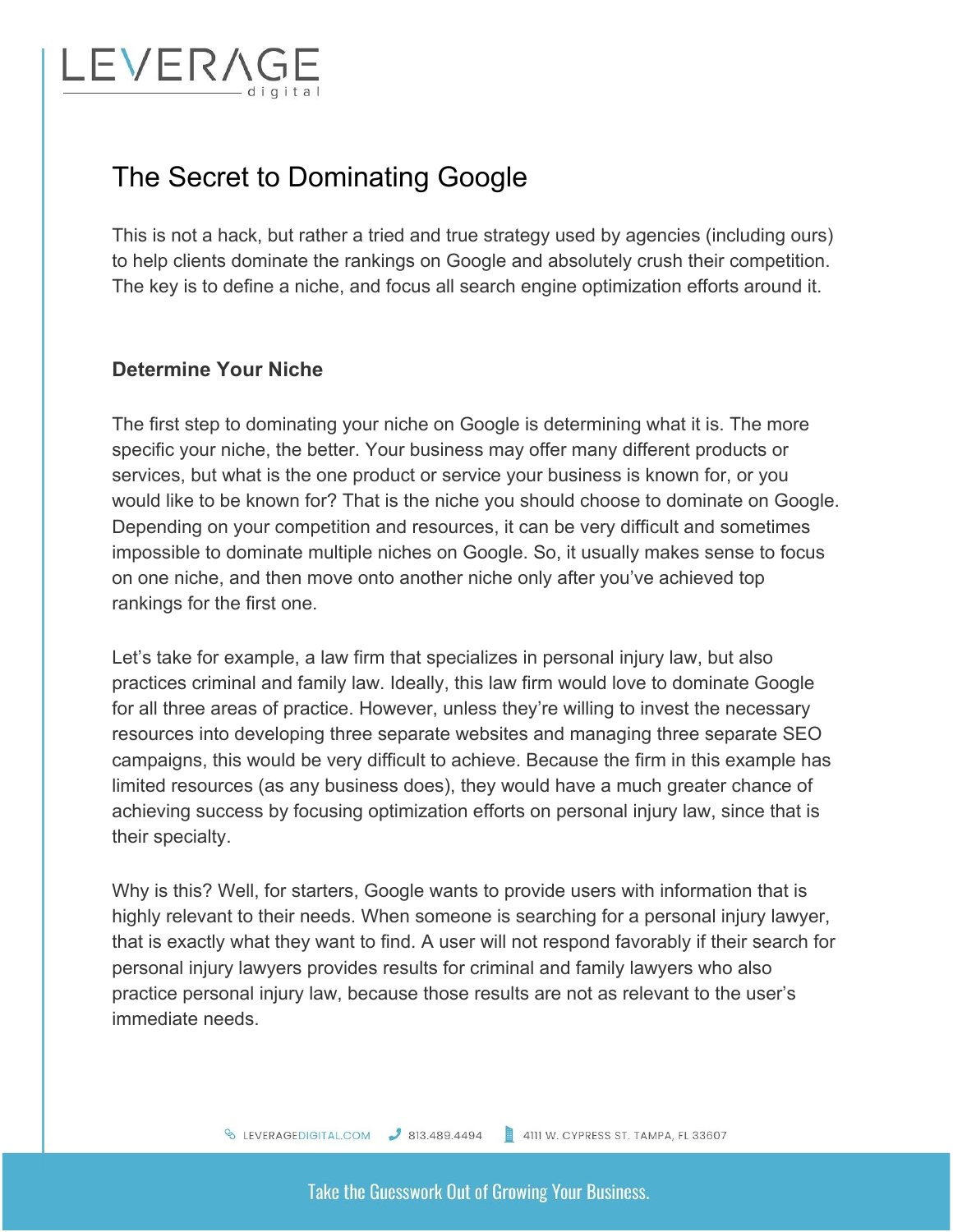# EVERA

### **Optimize with Niche Specific Keywords**

Once you've decided on the niche you want to dominate, you must choose the right keywords.

Determining the right keywords to optimize for is crucial. It requires a thorough understanding of your target audience, as well as the keywords they use when searching for your product or service. It also requires specificity. You can't dominate a niche by going after generic keywords.

Optimizing for keywords specific to your niche has multiple benefits. These keywords will be less competitive, and therefore rank more easily. They will also deliver traffic to your site that is more likely to convert.

Going back to the previous example, the person who searches the keyword phrase, "lawyer + location" is far less likely to convert than the person who searches the keyword phrase, "personal injury lawyer motorcycle accident + location." The latter search query is indicative of someone who knows exactly what they're looking for. When that person finds a personal injury lawyer who specializes in motorcycle accident cases in their area, that lawyer will have a great chance of converting them into a new client.

#### **Write Great, Authoritative Content Often**

The next step is to write great, authoritative content often, on topics that are relevant to your niche. Writing great, authoritative content on a regular basis serves three purposes.

1. It shows that you're an expert and a thought leader in your niche.

2. Acts as a resource for potential customers, and gives them a reason to come back to your site.